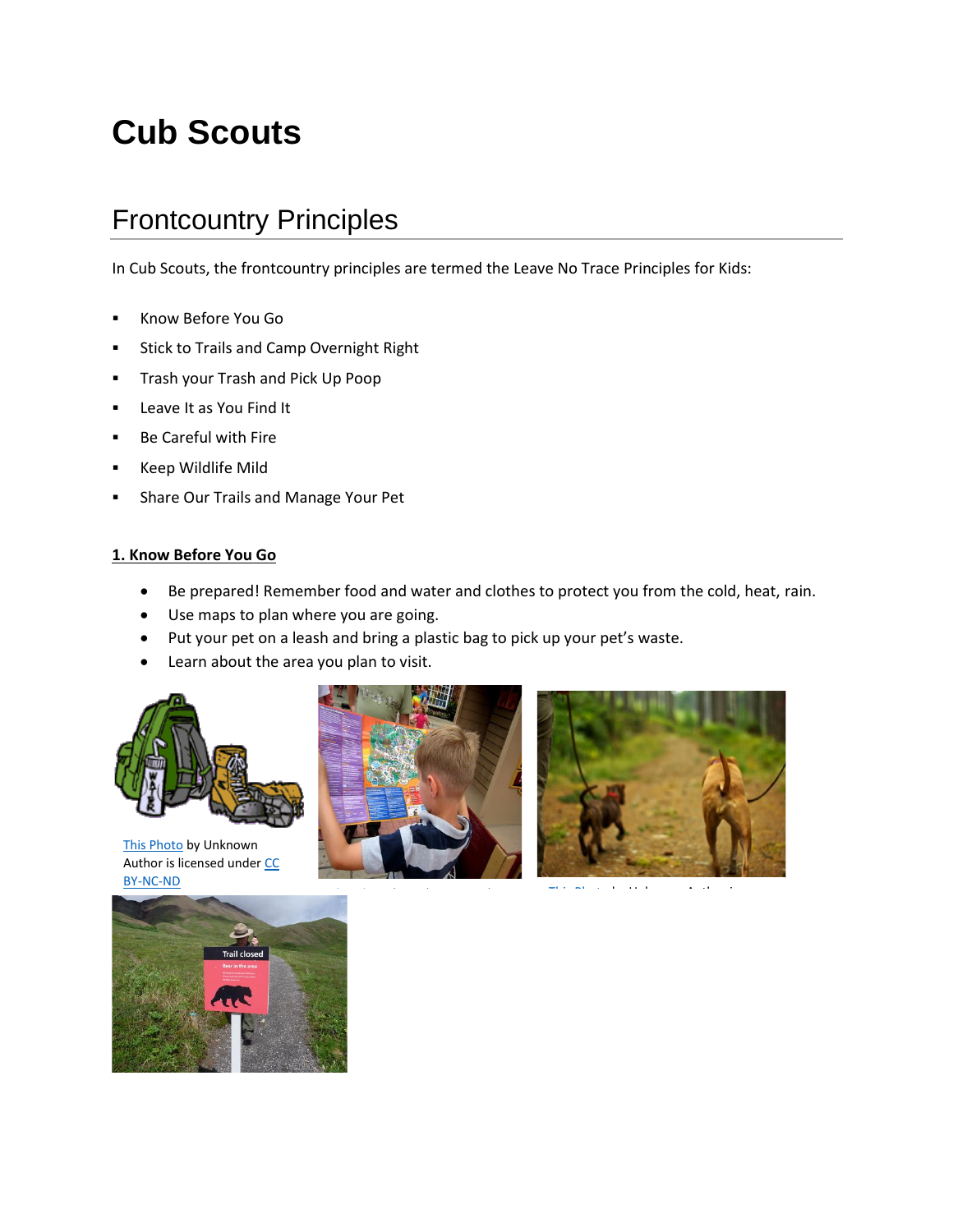## **2. Stick to Trails and Camp Overnight Right**

- Walk and ride on designated trails to protect the plants.
- Avoid stepping on plants and small trees.
- Respect private property.
- Camp only on existing or designated areas.
- Don't dig trenches or build structures.



# **3. Trash your trash and pick up poop.**

- Pack it in, pack it out.
- Use bathrooms. If no bathrooms, bury it and far from water.
- Use a plastic bag to carry out pet poop.
- Keep water clean.





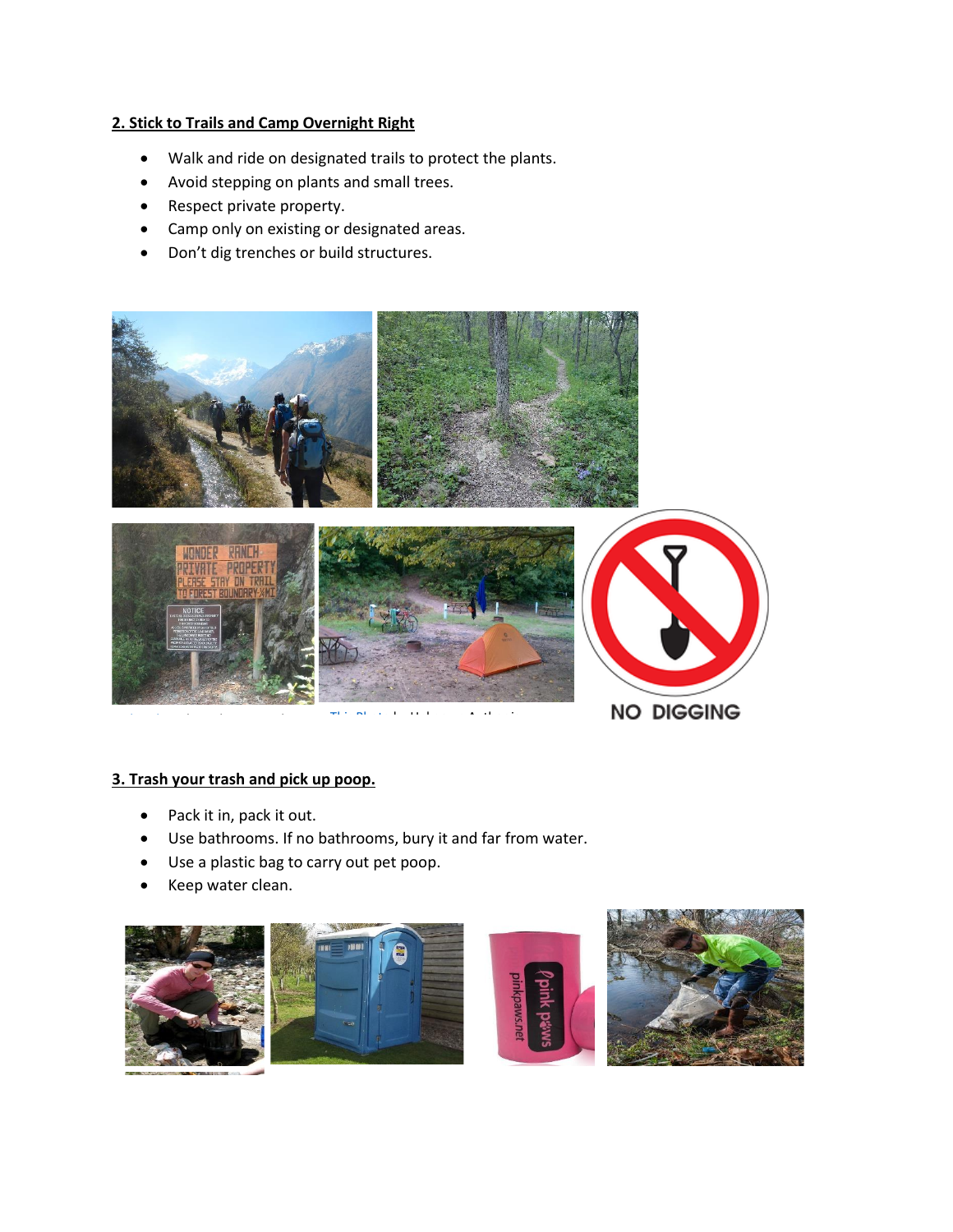#### **4. Leave It As You Find It**

- Leave plants, rocks and historical items.
- Treat living plants with respect. No carving, hacking or peeling plants.



# **[5. Be Care](https://creativecommons.org/licenses/by-nc-sa/3.0/)ful With Fire**

- Use a camp stove.
- Use a fire ring and keep the fire small.
- Don't throw garbage in the fire.
- Check rules before gathering firewood.
- Buy local wood.
- Burn all the wood to ash. Make sure it is cold.



[This Photo](https://en.wikipedia.org/wiki/Fire_ring) by Unknown Author is a strong with the contract of the contract of the contract of the contract of the contract of the contract of the contract of the contract of the contract of the contract of the contract of





[This Photo](https://www.flickr.com/photos/jaywood/5172083808) by Unknown Author is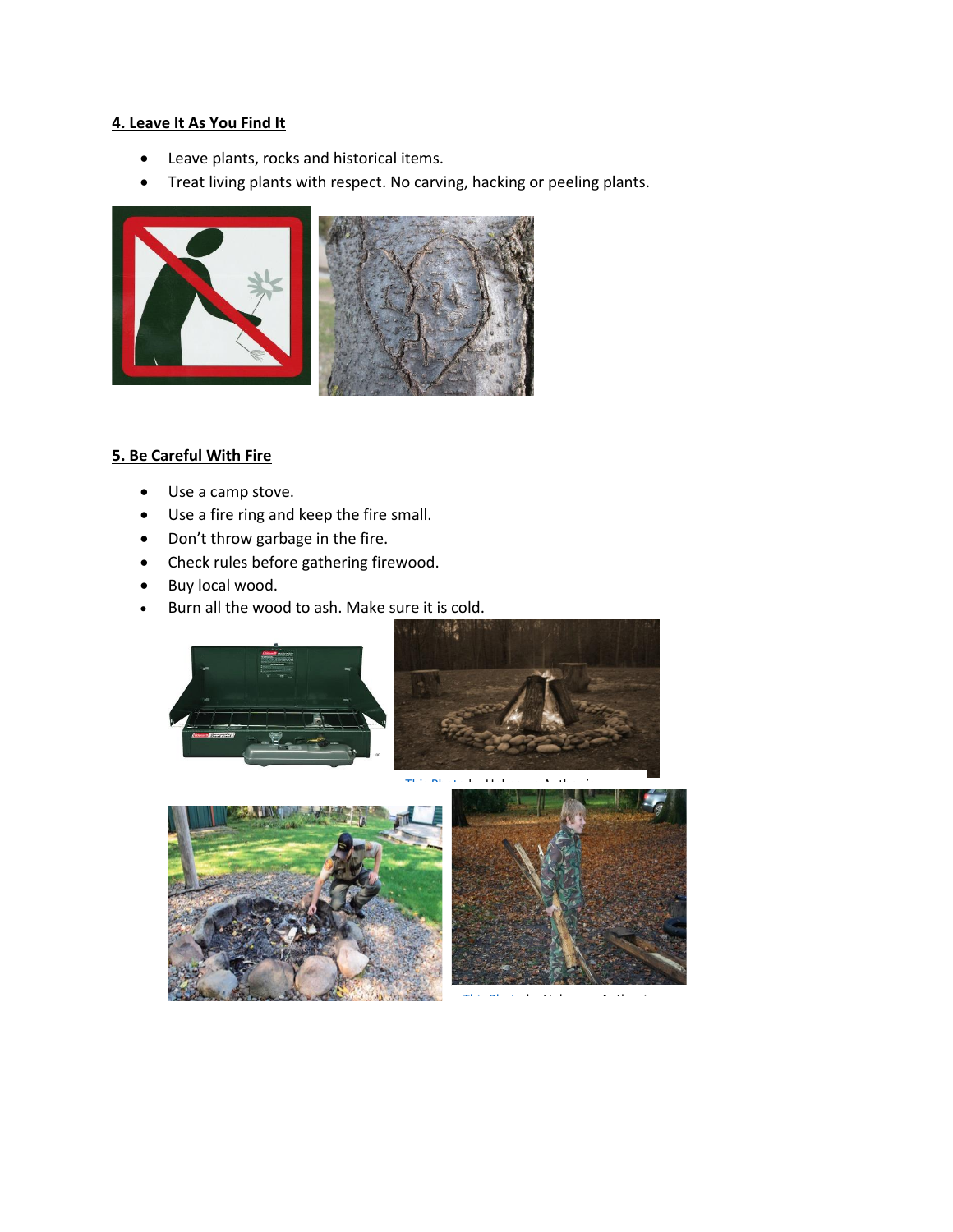



[This Photo](https://de.wikipedia.org/wiki/Asche) by Unknown Author is

# **6. Keep Wildlife Wild**

- Observe wildlife. Do not approach, feed or follow.
- Do not feed animals human food.
- Store your food and trash to keep the wildlife safe.





[This Photo](http://urban-science.blogspot.com/2009/07/wordless-wednesday-wildlife-among-us.html) by Unknown Author is



# **7. Share Our Trails and Manage Your Pet**

- Be considerate when passing others.
- Keep your pet under control.
- Be quiet and listen to nature.
- Do not bother others around you.